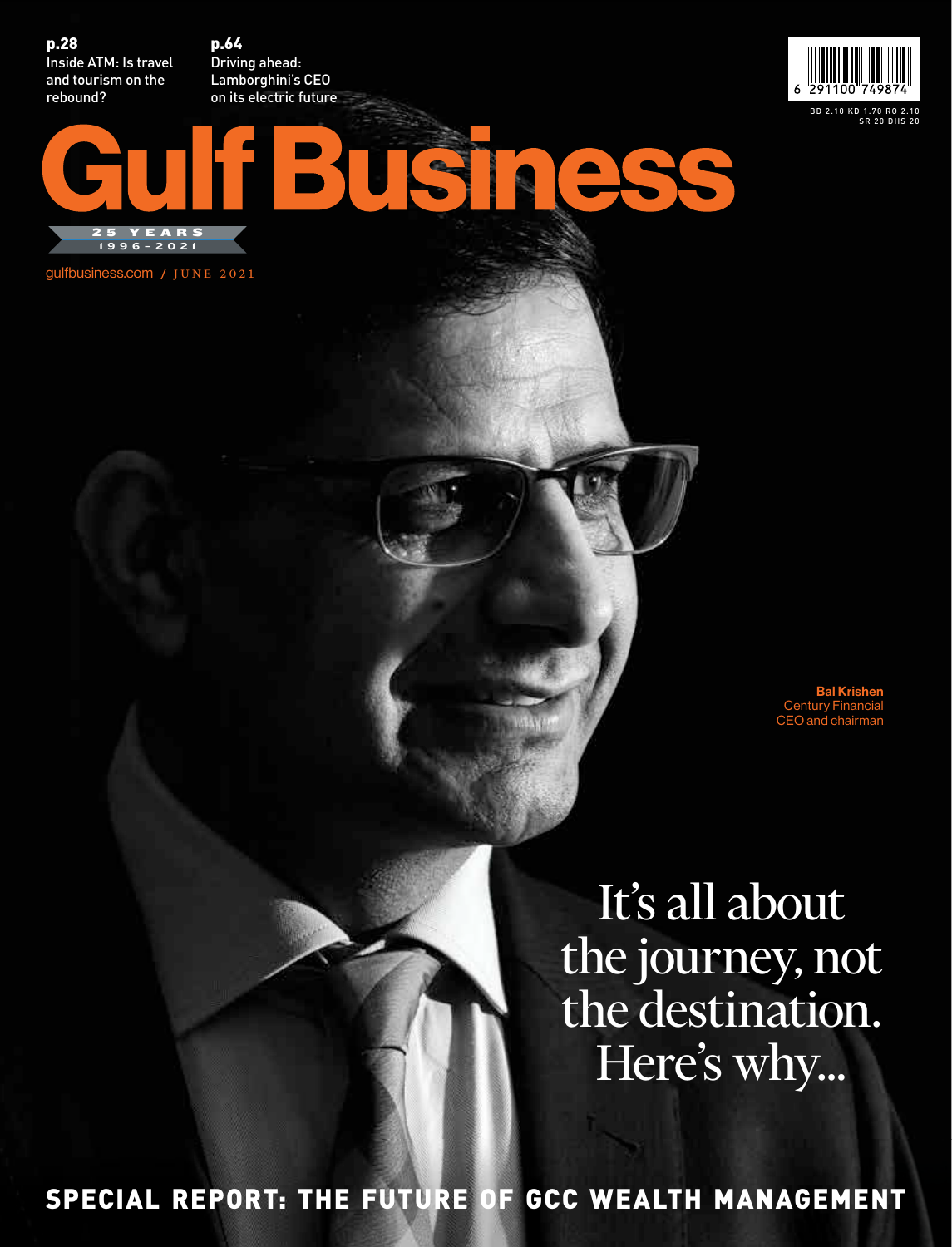## [A golfing spectacle](http://www.eagl.ae/)

Golfing legend Nick Tarratt has been appointed as the tournament director for the Emirates Amateur Golf League, ahead of the EAGL Mini-Series which will be held at the Fire course at Jumeirah Golf Estates this month

he world's first franchise-based amateur golf league, the Emirates Amateur Golf League (EAGL), will commence this November in the UAE. Officially sanctioned by the Emirates Golf Federation (EGF) and backed by the Asia-Pacific Golf Confederation (APGC) as well as the Dubai Sports Council, the tournament boasts European Tour pro Shiv Kapur as its ambassador. More recently, in another high-profile appointment, Nick Tarratt was appointed as Tournament director as well.

Tarratt was the former director of the European Tour's Middle East division, and his involvement in golf administration goes back several decades to the early 1980s when he started his career at The Belfry for the PGA. He was a key member of the 1985 Ryder Cup organising committee at the fabled Warwickshire resort and worked as an official referee during Europe's historic 16½ tame.

"We are delighted that Nick can join us with immediate effect for this exciting golf project," said EAGL founder and CEO Sudesh Aggarwal. "He has unique experience of organising golf events around the world, especially in Dubai…we are all excited by the commitment, passion and experience he will bring to our group."

Tarratt will assist in all areas of planning as well as acting as the Rules official and senior auditor of Handicaps for the tournament. "It's great to be able to join the EAGL team and get back into mainstream golf. There is huge potential for the EAGL vision longer term and I'm sure it will be well received, by players, sponsors and the golf industry in this pilot project," said Tarratt. The pilot project is without precedent and has hence left potential participants, players, team owners and sponsors pondering the shape and form of the main EAGL event in November.

It is for this reason that Aggarwal and Priyaa Kumria, the EAGL League administrator, have decided to hold a small-scale showcase event on June 20 called the EAGL Mini-Series.



"Nick Tarratt has unique experience of organising golf events around the world, especially in Dubai…we are all excited by the commitment, passion and experience he will bring to our group"

The one-day event will give eight four-man teams a taste of the 'Tour pro experience' the EAGL is promising later in the year. The event will be capped with a gala dinner and prize presentation, as well as a special UAE Golf Industry forum.

There will also be a live two-hour broadcast of the Mini-Series across EAGL's social media channels.

The eight participating teams include Abu Dhabi Roars, Dubai Tigers, English Roses, MENA Golfers, Indian Lions, Emirates Players, Asian Jumbos and European Seves.

Players in each team will be from different handicap groups. They will play without any strokes allowance against players from competing teams from the same handicap group. The teams which will face off against each other will be decided by a draw, in the presence of the captains.

Interestingly, Welsh Six Nations legend Mike Phillips has been named as one of the playing captains for this month's Mini-Series which will be held on the Fire course at Jumeirah Golf Estates. Phillips will lead the European Seves.